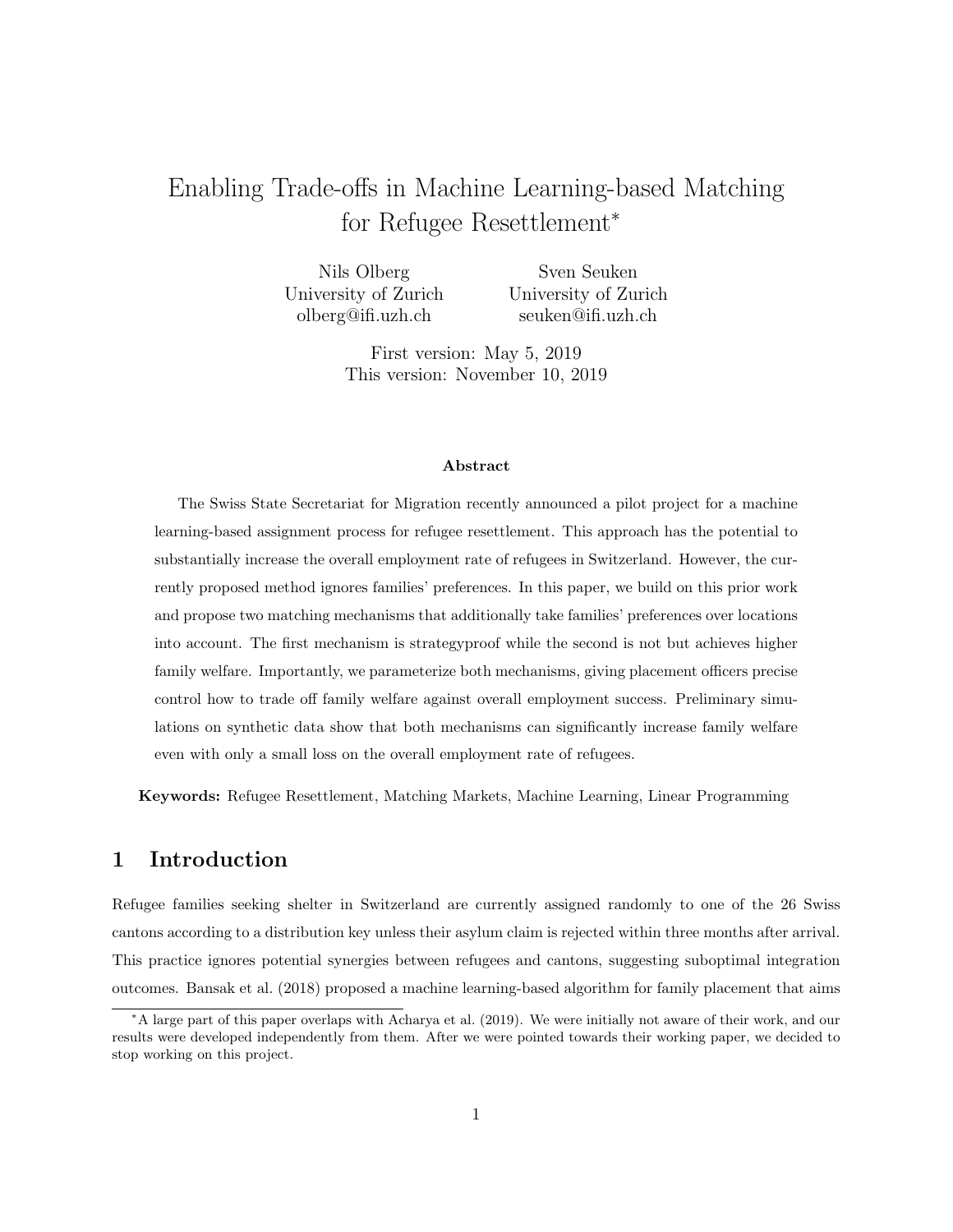to optimize the overall employment rate of refugees. The algorithm, which could increase the employment rate of refugees in Switzerland by about 73%, works in three stages. In the first stage, a machine learning model predicts, for each refugee-location pair, the probability that a refugee will find employment at the corresponding location. In the second stage, these individual refugee probabilities are transformed to a family-level metric. In the last stage, solving an optimization problem provides the final assignment. The Swiss State Secretariat for Migration (SEM), which is responsible for assigning refugees to cantons, has recently announced to test this machine learning-based assignment process in a pilot project.

Although finding employment is important for successful integration, there are many reasons why refugee resettlement procedures should also enable families to express their individual preferences over resettlement locations, even if these preferences are potentially in conflict with employment success. Delacrétaz et al. [\(2016\)](#page-12-2) argue that refugee families themselves know best where they are likely to thrive. [Jones and Teytelboym](#page-12-3) [\(2017a\)](#page-12-3) point out that resettlement systems which ignore families' preferences are disempowering for refugees, and suggest that giving them a say in the assignment process could increase their well-being. As described by [Jones and Teytelboym](#page-12-4) [\(2017b\)](#page-12-4), ignoring families' individual preferences has even caused families seeking shelter in Finland to cancel their asylum applications. This is tragic, considering the reasons why families abandon their home countries.

To address this issue, we propose two mechanisms that build on the machine learning-based approach by [Bansak et al.](#page-12-0) [\(2018\)](#page-12-0), but now also take family welfare into account (in terms of the refugees' reported preferences). We show that our first mechanism, the constrained random serial dictatorship mechanism (CRSD) is family-strategyproof, i.e., families cannot benefit from misreporting their true preferences. The second mechanism, the *constrained rank value mechanism (CRV)*, is not strategyproof, but is always weakly better in terms of family welfare. While prior work has already considered incorporating refugee preferences into the resettlement process (e.g., Delacrétaz et al.  $(2016)$ ) the primary innovation of our paper is that the mechanisms we design are parameterized, giving placement officers precise control over the impact of families' preferences on the final matching. To the best of our knowledge, prior mechanisms for refugee resettlement were either optimization-based or preference-based. Our mechanisms combine both concepts. In our simulations (using synthetic "proof-of-concept" data), we show that, for both mechanisms, the tradeoff parameter can be chosen in such a way that family welfare is significantly improved (compared to the one-sided assignment mechanism) with only a minimal loss on overall employment success.

### <span id="page-1-0"></span>2 Preliminaries

We consider a set of refugee families  $F$  and a set of locations L. A distribution key (which typically depends on the population of each location) determines a quota  $q_j \in \mathbb{N}$  for each location  $j \in L$ , which is the number of families that location j is obligated to host. We assume that  $q = (q_j)_{j \in L}$  is chosen in such a way that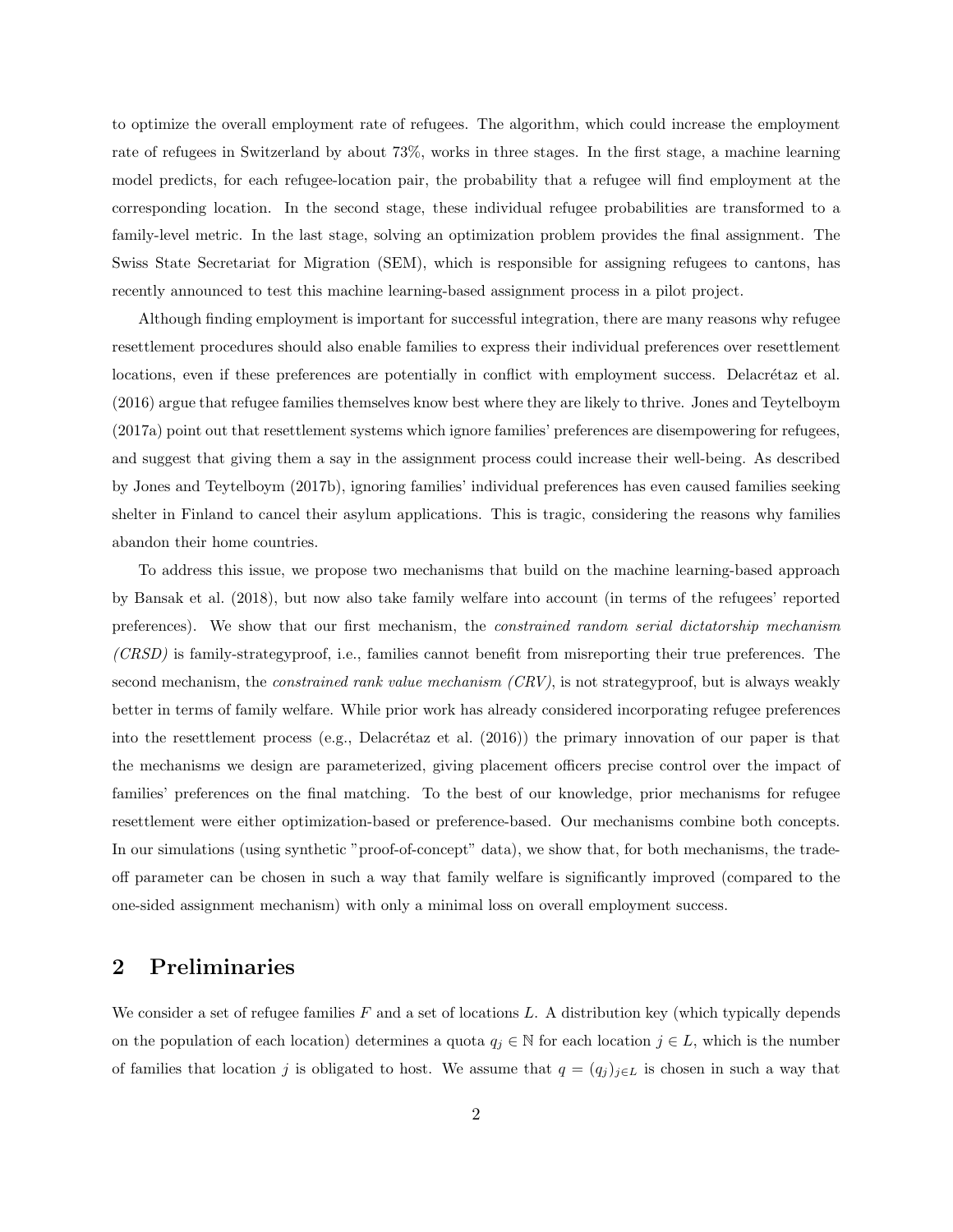each family can be assigned to exactly one location, i.e., it holds that  $\sum_{j\in L} q_j = |F|$ . Location j derives its preference for family i from a predicted integration success  $\pi_{ij} \in [0,1]$ . We assume that the predicted values for integration success are provided to us by machine learning models trained on historic resettlement data. As is done in [Bansak et al.](#page-12-0) [\(2018\)](#page-12-5) and [Trapp et al.](#page-12-5) (2018), we assume that  $\pi_{ij}$  corresponds to the predicted probability that family i will find employment at location j. For now, we assume that family  $i \in F$  has a weak preference order  $\succeq_i$  over locations in L. In the appendix we present an extension for the case of incomplete preferences. Let  $\succeq_{ij}$  denote the position of location  $j \in L$  in preference order  $\succeq_i$ . A matching is a mapping  $\mu : F \to L \cup \{\emptyset\}$ , and  $F(\mu) = \{i \in F \mid \mu(i) \neq \emptyset\} \subseteq F$  is the set of assigned families under matching  $\mu$ . Further, let  $F_j(\mu) = \{i \in F \mid \mu(i) = j\}$  denote the set of all families matched to location j under  $\mu$ . A matching is feasible if  $|F_j(\mu)| = q_j$  for all  $j \in L$ .

We call the expected number of successfully integrated families, i.e.,  $z(\mu) = \sum$  $\sum_{i \in F} \pi_{i\mu(i)}$ , the government *objective* of  $\mu$ . A feasible matching  $\mu^*$  is government-optimal if  $\mu^* \in \arg \max_{\mu} \{z(\mu)\}\)$ . Our goal is to find a feasible matching  $\mu$  that (1) maximizes family welfare in terms of reported preferences  $\succeq = (\succeq_i)_{i\in F}$  and at the same time (2) ensures that  $z(\mu)$  is within a factor of  $\alpha$  of  $z(\mu^*)$  for a previously chosen  $\alpha \in [0,1]$ .

**Definition 1.** Let  $\alpha \in [0,1]$ . A feasible matching  $\mu$  is an  $\alpha$ -approximation of the government-optimal matching if  $z(\mu) \geq \alpha z^*$ , where  $z^* = \max_{\mu} \{z(\mu)\}.$ 

We measure family welfare using the average rank  $\rho(\mu) = \frac{1}{|F|} \sum_{i \in F} \sum_{i} \mu(i)$  of matching  $\mu$ . Additionally, we use the *cumulative rank distribution*  $\Delta(\mu)$ , which provides more detailed information about the goodness of matching  $\mu$  in terms of family welfare than  $\rho(\mu)$ .

**Definition 2.** Let  $\delta_k(\mu)$  denote the number of families that are assigned to their k-th choice under matching  $\mu$ . The cumulative rank distribution of  $\mu$  is a vector  $\Delta(\mu) \in \mathbb{N}^{|L|}$ , where the k-th entry  $\Delta_k(\mu)$  denotes the number of families that are matched to their k-th or better choice under  $\mu$ , i.e.,  $\Delta_k(\mu) = \sum_{k'=1}^k \delta_k(\mu)$ . It holds that  $\Delta_{|L|}(\mu) = |F^*_{\mu}|.$ 

Remark 3. Requiring refugees to report a preference order over locations (or even assuming that they have preformed preferences) may be problematic in some countries. For example, there can be hundreds of potential resettlement locations for a family seeking shelter in the United Kingdom [\(Jones and Teytelboym](#page-12-3) [\(2017a\)](#page-12-3)). It is hard to imagine that refugees can come up with a complete preference order over that many options. In Switzerland, however, refugees can only be matched to one out of 26 cantons. Further, note that we are not requiring families to have complete preference orders over locations (see appendix). In practice, families could be provided with information on cantons after arrival, which could help them to form at least incomplete preference orders.

**Remark 4.** We agree with [Jones and Teytelboym](#page-12-3) [\(2017a\)](#page-12-3) that efficiency and strategyproofness are more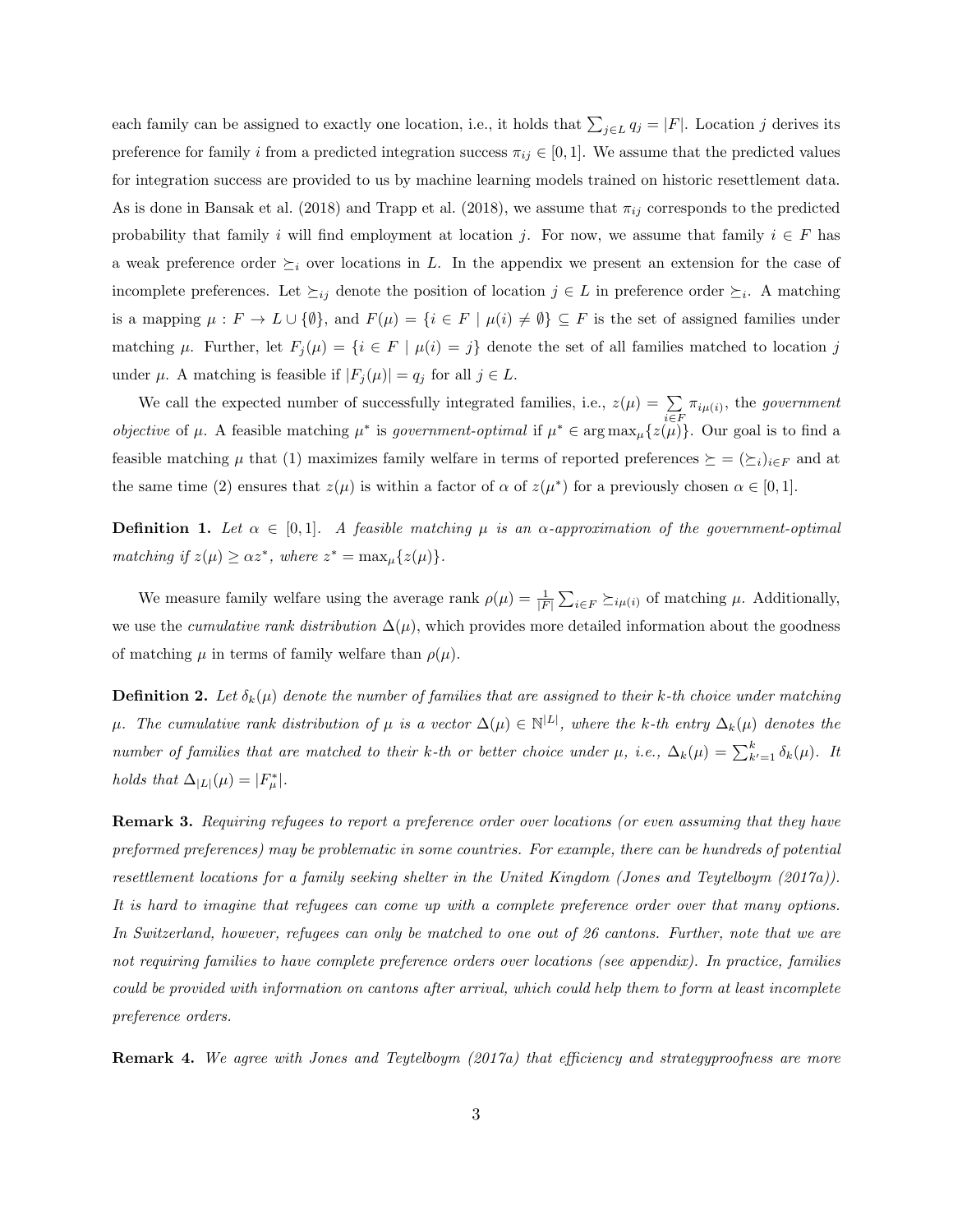<span id="page-3-0"></span>Algorithm 1 Constrained Random Serial Dictatorship (CRSD)

<span id="page-3-3"></span><span id="page-3-2"></span><span id="page-3-1"></span>**Input:**  $F, L, \succeq, \pi, b, \alpha$ 1:  $\mu(i) := \emptyset$  for all  $i \in F$ . 2: Compute the objective value  $z^*$  of an optimal solution to IP<sub>µ</sub>[\(3.1\)](#page-4-0). 3:  $Q := F$ 4: while  $Q \neq \emptyset$  do 5: Remove randomly chosen  $i \in Q$  from  $Q$ . 6: while  $\succeq_i \neq \emptyset$  do 7: Let j denote i's current top choice in  $\succeq_i$  and remove j from  $\succeq_i$ . 8: if  $|F_i(\mu)| < q_i$  then 9:  $\mu' := \mu; \mu'(i) := j$ 10: Solve IP<sub> $\mu$ </sub><sup> $(3.1)$ </sup> and let z<sup> $\prime$ </sup> denote the objective value of the solution. 11: if  $z' \geq \alpha z^*$  then 12:  $\mu(i) := j$ 13: break 14: end if 15: end if 16: end while 17: end while Output:  $\mu$ 

important than stability in the context of refugee resettlement mechanisms. Therefore, we will not analyze our mechanisms in terms of stability in this paper.

### 3 Mechanisms

In the following subsections we describe two mechanisms that consider families' preferences. The first mechanism, the *constrained random serial dictatorship mechanism* (CRSD), is family-strategyproof while the second, the *constrained rank value mechanism* (CRV), is not. However, CRV will usually achieve higher family welfare than CRSD. Both mechanisms allow placement officers to choose a parameter  $\alpha \in [0,1]$ , which ensures that the computed matching is an  $\alpha$ -approximation of the government-optimal matching.

### 3.1 Constrained Random Serial Dictatorship Mechanism

The constrained random serial dictatorship mechanism (CRSD) is a constrained version of the wellknown random serial dictatorship mechanism. The general idea of CRSD is to let a family only choose their match from the set of remaining locations if it can be guaranteed that an  $\alpha$ -approximation of the governmentoptimal matching is still achievable. Algorithm [1](#page-3-0) provides a detailed description of the mechanism.

Initially, the algorithm computes the objective value  $z(\mu^*)$  of a government-optimal solution  $\mu^*$ . Afterwards, it initializes an (infeasible) empty matching  $\mu$ . Families are then sorted in a random order and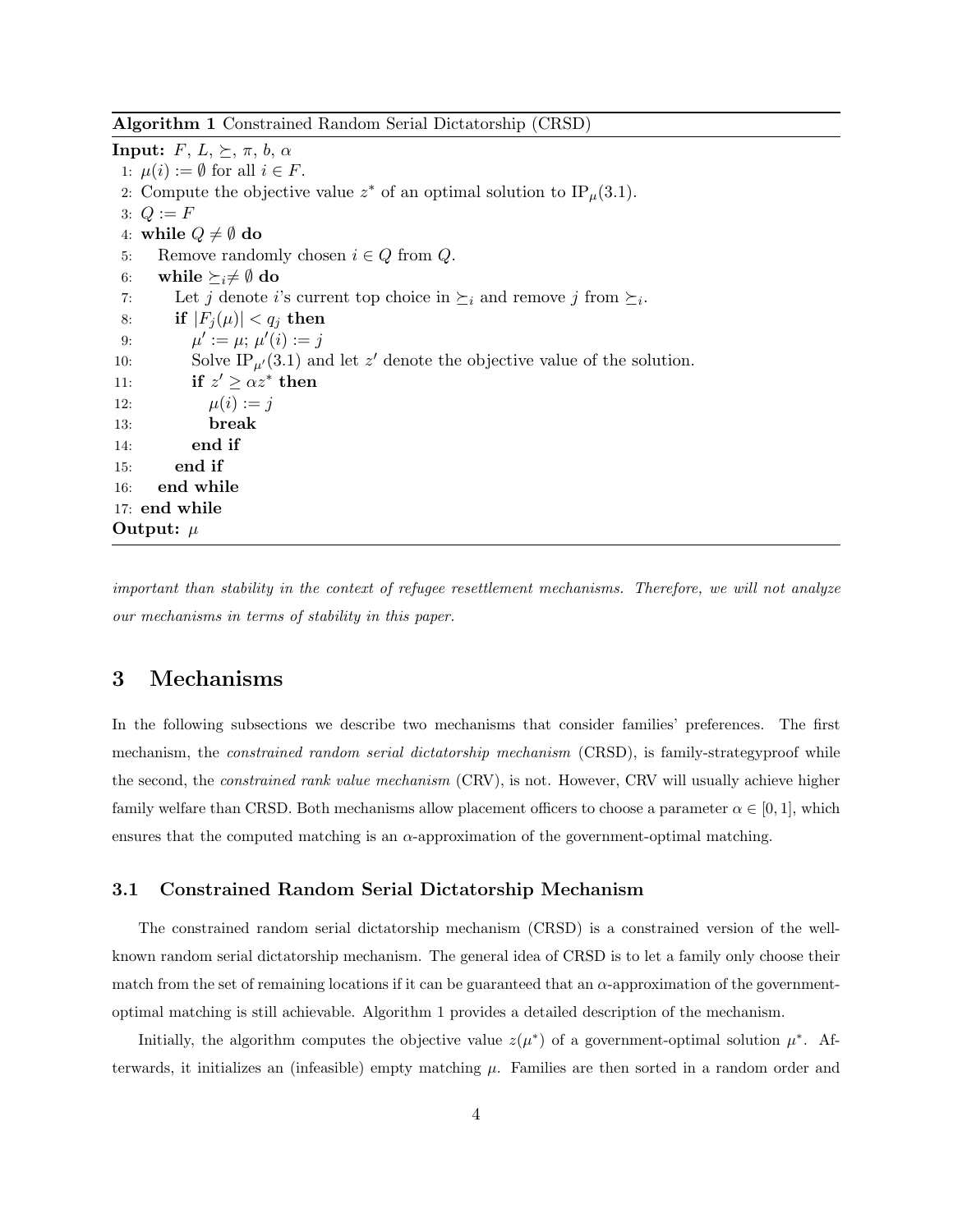processed sequentially. When it is family  $i$ 's turn to choose among the remaining locations,  $i$  is only assigned to j under  $\mu$  if it can be guaranteed that an  $\alpha$ -approximation of  $\mu^*$  is still achievable.

The integer program IP[\(3.1\)](#page-4-0) has to be solved in Line [2](#page-3-1) and Line [10](#page-3-2) of the mechanism. IP(3.1) ensures that the intermediate matching  $\mu$  is preserved. If the objective value of an optimal solution to IP[\(3.1\)](#page-4-0) is smaller than  $\alpha z(\mu^*)$ , then *i* is not allowed to be matched to *j*.

IP<sub>$$
\mu
$$</sub>(3.1):  
maximize  $\sum_{i \in F} \sum_{j \in L} \pi_{ij} x_{ij}$  (1)

subject to 
$$
\sum_{i \in F} x_{ij} = q_j \qquad \forall j \in L \tag{2}
$$

<span id="page-4-2"></span><span id="page-4-1"></span>
$$
\sum_{j \in L} x_{ij} = 1 \qquad \qquad \forall i \in F \tag{3}
$$

<span id="page-4-3"></span><span id="page-4-0"></span>
$$
x_{i\mu(i)} = 1 \qquad \qquad \forall i \in F(\mu) \tag{4}
$$

$$
x_{ij} \in \{0, 1\} \qquad \qquad \forall i \in F, \forall j \in L \tag{5}
$$

An optimal solution of IP[\(3.1\)](#page-4-0) induces a matching that maximizes the overall predicted employment rate. Variable  $x_{ij}$  indicates whether family i will be assigned to location j. Constraints [\(2\)](#page-4-1) ensure that every location hosts as many families as required for a feasible matching. Constraints [\(3\)](#page-4-2) guarantee that every family is assigned to exactly one location. Constraints [\(4\)](#page-4-3) preserve the intermediate matching  $\mu$ .

**Proposition 5.** CRSD is family-strategyproof, and the matching computed by CRSD is an  $\alpha$ -approximation of the government-optimal matching.

Proof. Because of the feasibility check in Line [10,](#page-3-2) we know that at each step of the algorithm there exists a feasible  $\alpha$ -approximation  $\mu'$  that preserves the intermediate matching  $\mu$ . Thus, the final matching is an  $\alpha$ approximation of the government-optimal matching. Further, CRSD is family-strategyproof because family  $i$  cannot influence which locations will remain available to it once it is  $i$ 's turn to choose, and by stating its true preferences it is guaranteed that the best among the remaining locations is chosen.  $\Box$ 

**Remark 6** (Computational Complexity). In its original formulation,  $IP(3.1)$  $IP(3.1)$  boils down to a maximumweight matching problem. Finding a solution to this problem can be done in polynomial time, e.g., using the Hungarian method [\(Kuhn](#page-12-6) [\(1955\)](#page-12-6)). As we will see in Section [3.3,](#page-8-0) additional constraints (e.g., service constraints, capacity constraints, etc.) could easily be integrated in the CRSD mechanism. However, this transforms the maximum-weight matching problem into a NP-hard problem, which can significantly increase the overall runtime of the algorithm.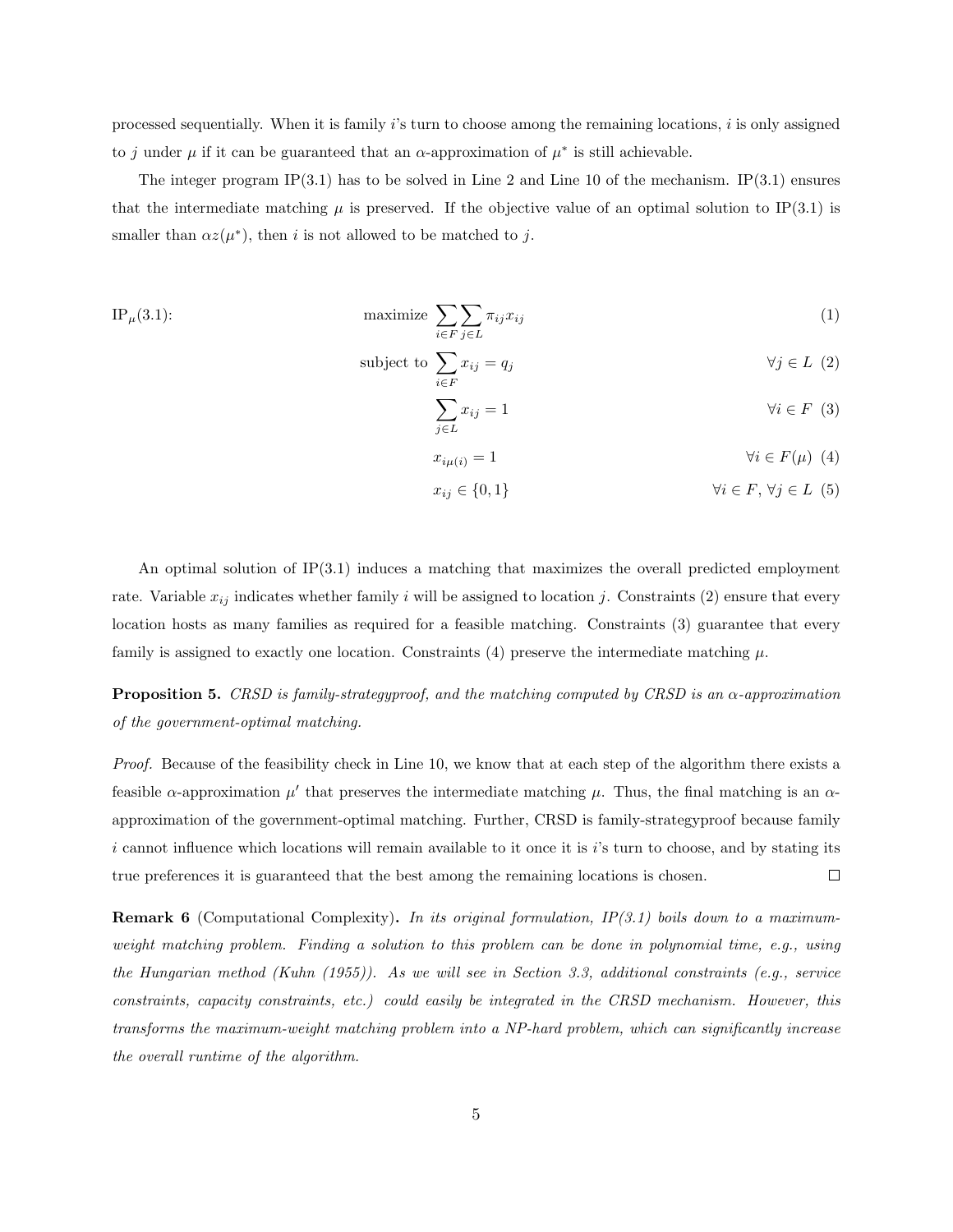### 3.2 Constrained Rank Value Mechanism

Before introducing the constrained rank value mechanism (CRV), we need to establish the concept of a rank value function. Along the lines of [Featherstone](#page-12-7) [\(2014\)](#page-12-7), we use rank value functions to assign values between 0 and 1 to positions in preference orders.

**Definition 7.** A rank value function is a mapping  $v : \{1, ..., |L|\} \rightarrow [0, 1]$  that is monotonically decreasing.

Definition 8. Given a rank value function v, a set of families F, a set of locations L, quotas q, preference orders  $\succeq$ , predicted employment probabilities π, and a lower bound  $\gamma$ , the constrained maximum rank value problem (CMRV) is to find a feasible matching  $\mu$  that maximizes  $\sum_{i\in F}\sum_{j\in L}v(\succeq_{ij})x_{ij}$ , such that  $z(\mu)\geq \gamma$ .

By solving an instance of CMRV with  $\gamma = \alpha z(\mu^*)$ , we can find an  $\alpha$ -approximation of the governmentoptimal matching that maximizes family welfare in terms of  $v$ .

#### Proposition 9. The Constrained Maximum Rank Value problem is NP-hard.

*Proof.* Suppose that we are given an instance  $I = (N, w, a, b)$  of the Knapsack problem, where  $N = \{1, ..., n\}$ is the set of items,  $w_i \in \mathbb{R}_{\geq 0}$  is the value for item  $i, a_i \in \mathbb{R}_{\geq 0}$  is the size of item  $i$ , and  $b \in \mathbb{R}_{\geq 0}$  is the capacity of the knapsack. Construct a CMRV instance  $\hat{I} = (F, L, q, \pi, \succeq, \gamma)$  as follows. Let  $F = \{f_1, ..., f_n\} \cup \{\bar{f}_1, ..., \bar{f}_n\}$ and  $L = \{\ell_1, ..., \ell_n\} \cup \{\bar{\ell}_1, ..., \bar{\ell}_n\}$ . Without loss of generality assume that  $w_1 \geq ... \geq w_n$  and  $\sum_{i=1}^n a_i = \frac{1}{4n}$ . Further, assume that  $b < \frac{1}{4n}$ . Otherwise we would have a trivial instance where the optimal solution is to put all items in the knapsack. Set the rank value function to be

$$
v(i) = \begin{cases} w_i/2 & 1 \le i \le n \\ 0 & n+1 \le i \le 2n \end{cases}
$$

.

All families  $f_i$  have the same preference order

$$
\ell_1 \succeq_{f_i} \ldots \succeq_{f_i} \ell_n \succeq_{f_i} \bar{\ell}_1 \succeq_{f_i} \ldots \succeq_{f_i} \bar{\ell}_n,
$$

and all families  $\bar{f}_i$  have the preference order

$$
\bar{\ell}_1 \succeq_{\bar{f}_i} \ldots \succeq_{\bar{f}_i} \bar{\ell}_n \succeq_{\bar{f}_i} \ell_1 \succeq_{\bar{f}_i} \ldots \succeq_{\bar{f}_i} \ell_n.
$$

Set  $\pi_{f_i\bar{\ell}_i} = a_i + \frac{1}{4n}$  and  $\pi_{f_i\ell_i} = \pi_{\bar{f}_i\bar{\ell}_i} = \pi_{\bar{f}_i\bar{\ell}_i} = \frac{1}{4n}$  for all  $i \in N$ . For all other family-location pairs  $(i, j)$  set  $\pi_{ij} = 0$ . Finally, let each location have a capacity of 1 and choose  $\gamma = \frac{2n+1}{4n} - b$ .

Note that, due to the choice of  $\pi$ ,  $f_i$  can only be matched to either  $\ell_i$  or  $\overline{\ell}_i$  in any feasible solution for  $\hat{I}$ . Otherwise the  $\gamma$ -constraint would be violated. The same holds for  $\bar{f}_i$ . Further, because of the capacity constraints, for any feasible matching  $\mu$  it holds that  $\mu(f_i) = \ell_i \Leftrightarrow \mu(\bar{f}_i) = \bar{\ell}_i$ .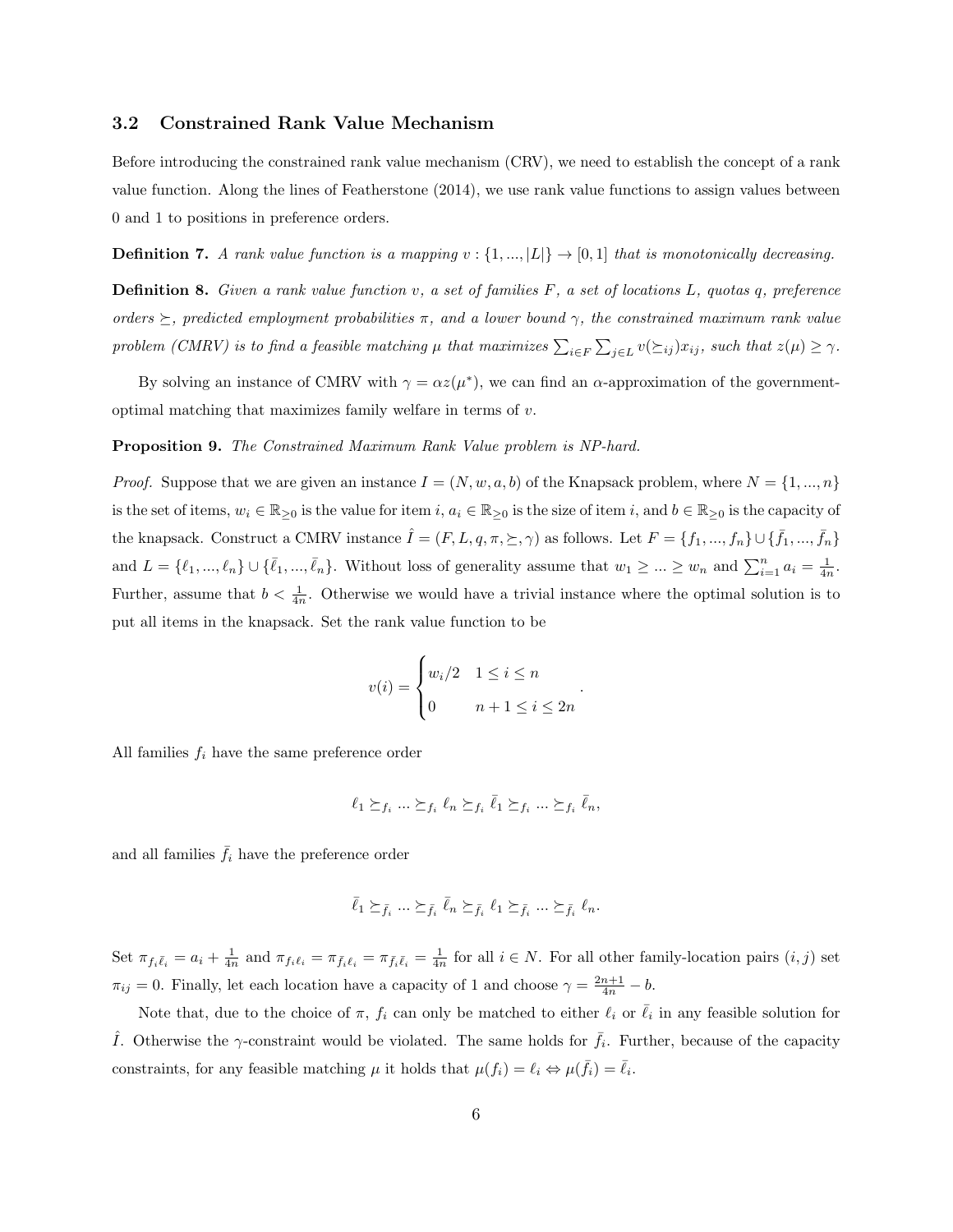Let  $\mu^*$  denote an optimal solution for  $\hat{I}$ . Using  $\mu^*$ , we can obtain an optimal solution  $x[\mu^*] \in \{0,1\}^n$ for I, where  $x[\mu^*]_i = 1$  corresponds to item i being placed in the knapsack, by setting  $x[\mu^*]_i = 1$  if and only if  $\mu^*(f_i) = \ell_i$  for all i. We call  $x[\mu^*]$  the solution induced by  $\mu^*$ . We now show that  $x[\mu^*]$  is an optimal solution for I.

First, observe that a matching  $\mu$  is a feasible solution for  $\hat{I}$  if and only if the induced solution  $x[\mu]$  is feasible for I:

$$
\sum_{i=1}^{n} \pi_{i\mu(i)} \ge \gamma \tag{6}
$$

$$
\Leftrightarrow \qquad \qquad \sum_{i=1}^{n} \frac{1}{4n} + \frac{1}{4n} + a_i (1 - x[\mu]_i) \ge \frac{2n+1}{4n} - b \tag{7}
$$

$$
\Leftrightarrow \qquad \qquad \sum_{i=1}^{n} -a_i x[\mu]_i \ge -b \tag{8}
$$

$$
\Leftrightarrow \qquad \qquad \sum_{i=1}^{n} a_i x[\mu]_i \le b. \tag{9}
$$

Second, for any feasible matching  $\mu$  it holds that

$$
z(\mu) = \sum_{i=1}^{n} \frac{w_i}{2} 1[\mu(f_i) = \ell_i] + \frac{w_i}{2} 1[\mu(\bar{f}_i) = \bar{\ell}_i]
$$
 (10)

$$
=\sum_{i=1}^{n} w_i \mathbb{1}[\mu(f_i) = \ell_i]
$$
\n(11)

$$
=\sum_{i=1}^{n} w_i x[\mu]_i,
$$
\n(12)

where the second equality comes from the fact that  $\mu$  is feasible and thus  $\mu(f_i) = \ell_i \Leftrightarrow \mu(\bar{f}_i) = \bar{\ell}_i$ . It follows that that  $x[\mu^*]$  is an optimal solution for I.

 $\Box$ 

CMRV can be formulated as an integer program.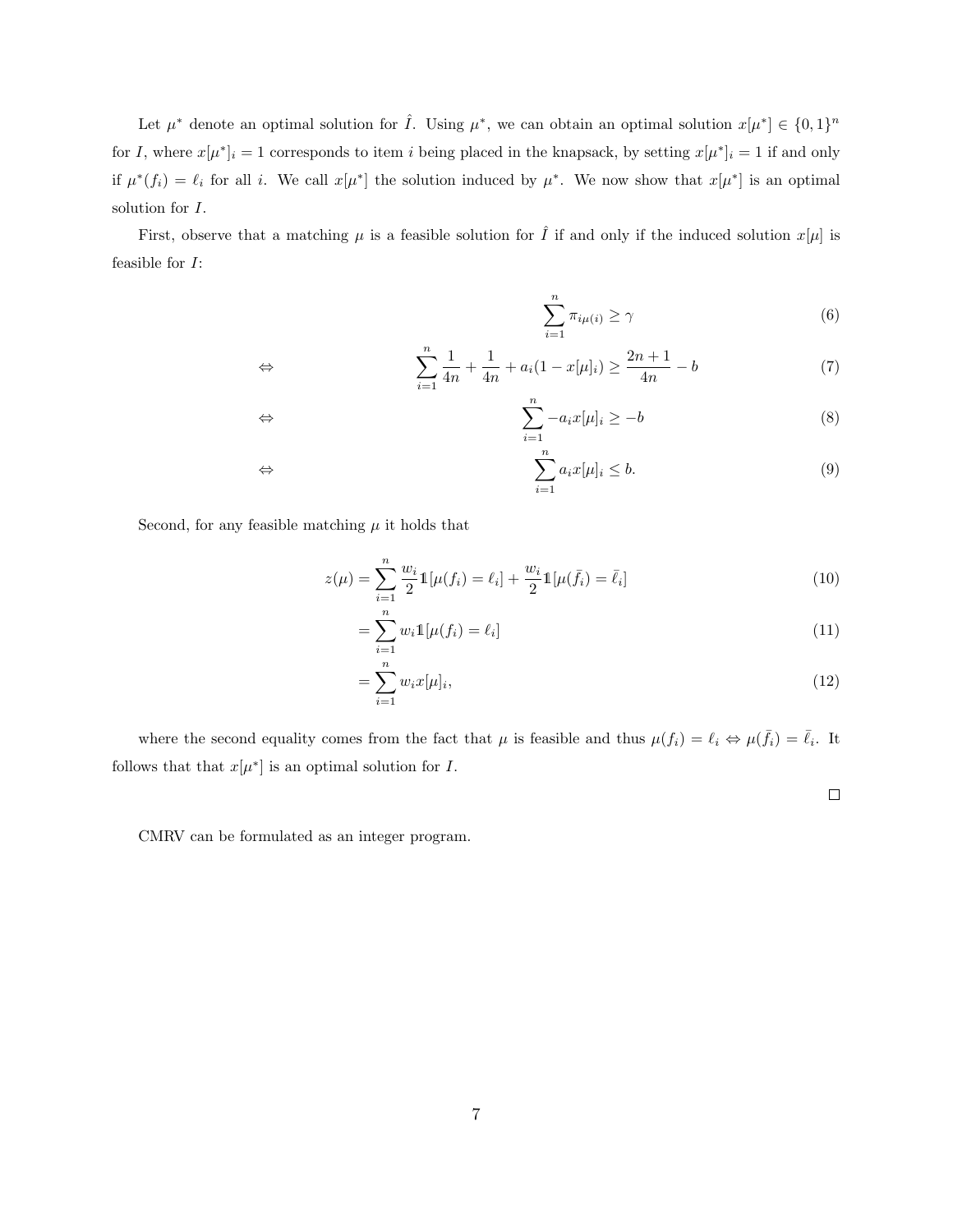$$
\text{maximize } \sum_{i \in F} \sum_{j \in L} v(\succeq_{ij}) x_{ij} \tag{13}
$$

subject to 
$$
\sum_{i \in F} x_{ij} = q_j \qquad \forall j \in L \tag{14}
$$

<span id="page-7-3"></span><span id="page-7-2"></span><span id="page-7-1"></span>
$$
\sum_{j \in L} x_{ij} = 1 \qquad \qquad \forall i \in F \tag{15}
$$

<span id="page-7-0"></span>
$$
\sum_{i \in F} \sum_{j \in L} \pi_{ij} x_{ij} \ge \gamma \tag{16}
$$

$$
x_{ij} \in \{0, 1\} \qquad \qquad \forall i \in F, \forall j \in L \tag{17}
$$

The objective function of IP[\(3.2\)](#page-7-0) maximizes family welfare in terms of the rank value function  $v$ . Analoguous to IP $(3.1)$ , Constraints [\(14\)](#page-7-1) ensure that every location hosts as many families as required for a feasible matching, and Constraints [\(15\)](#page-7-2) ensure that every family is assigned to exactly one location. Constraint [\(16\)](#page-7-3) is required to guarantee that  $z(\mu) \geq \gamma$ .

Suppose that we have a predefined rank value function v, e.g.,  $v(k) = \frac{1}{k}$ . The constrained rank value mechanism, described in Algorithm [2,](#page-7-4) computes a family-optimal matching  $\mu$  according to v, such that  $z(\mu) \geq \alpha z(\mu^*).$ 

<span id="page-7-4"></span>

| <b>Algorithm 2</b> Constrained Rank Value Mechanism (CRV)                    |
|------------------------------------------------------------------------------|
| <b>Input:</b> $F, L, \succeq, \pi, b, \alpha$                                |
| 1: Compute the objective value $z(\mu^*)$ of an optimal solution to IP(3.1). |

2: Let  $\mu$  denote the matching induced by the solution of IP[\(3.2\)](#page-7-0) with  $\gamma = \alpha z(\mu^*)$ . Output:  $\mu$ 

 $IP(3.2)$  $IP(3.2)$ :

In contrast to CRSD, it is possible to construct instances where families can benefit from misreporting their true preference orders under CRV. However, a manipulation strategy is not straightforward since a refugee family would need to have at least some knowledge about the predictions  $\pi_{ij}$  of the machine learning models or the government-optimal matching  $\mu^*$  and the preference orders of other families. It has to be further investigated whether families could in practice exploit this weakness of CRV.

**Proposition 10.** CRV is not family-strategyproof, and CRV always produces an  $\alpha$ -approximation of the government-optimal matching.

*Proof.* Constraint [\(16\)](#page-7-3) guarantees that the matching  $\mu$  computed by CRV is an  $\alpha$ -approximation of the government-optimal matching. To see that CRV is not family-strategyproof, we refer the reader to [Feather](#page-12-7)[stone](#page-12-7) [\(2014\)](#page-12-7).  $\Box$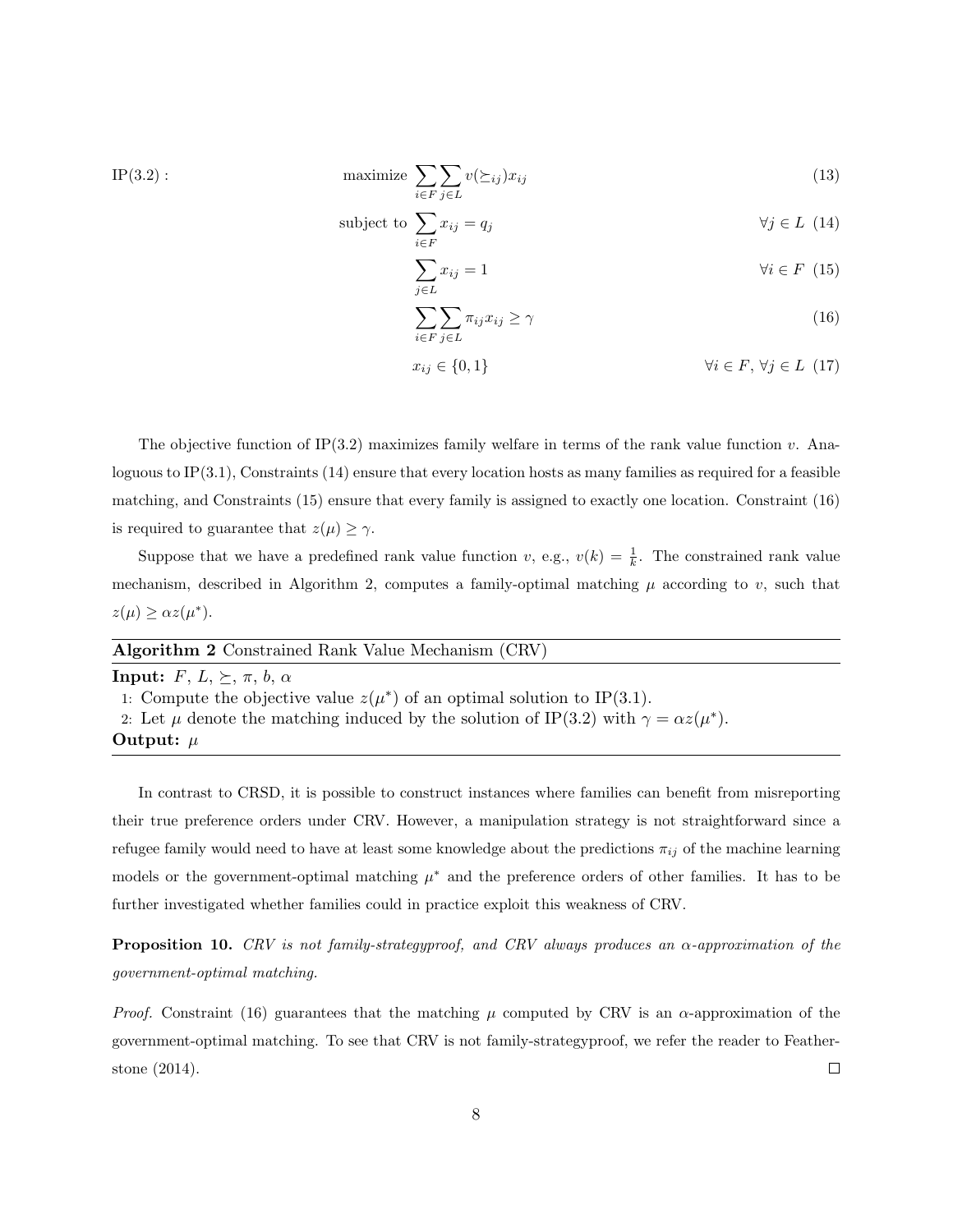### <span id="page-8-0"></span>3.3 Possible Extensions

The model introduced in Section [2](#page-1-0) is rather simple and does not necessarily capture all constraints imposed on feasible matchings in the real world. As described by Delacrétaz et al. [\(2016\)](#page-12-2), an agency responsible for refugee resettlement might have to incorporate family sizes, i.e.,  $q_j$  denotes the number of refugees instead of families a location is obligated to host. These constraints would introduce additional combinatorial complexity to the problem. Another potential modification is replacing Constraints [\(2\)](#page-4-1) and Constraints [\(14\)](#page-7-1) respectively by capacity constraints, i.e., interpreting  $q_j$  as an upper bound. Similarly, one could introduce additional service constraints, e.g., constraints concerning housing or medical conditions of refugee families, as described by Delacrétaz et al.  $(2016)$  and [Trapp et al.](#page-12-5)  $(2018)$ . All these restrictions (and others) can easily be incorporated in CRSD and CRV by adding appropriate constraints to the IP formulations IP[\(3.1\)](#page-4-0) and  $IP(2)$  $IP(2)$ .

### 4 Simulations

In order to compare the performance of CRSD and CRV, we run simulations on randomly generated instances. For our simulations, we assume that both mechanisms have access to the true preferences of families. Notice, however, that this assumption might be unreasonable when these mechanisms would be used in real-world applications, especially in the case of CRV since CRV is not family-strategyproof.

All simulations were run on a laptop computer with an Intel(R) Core(TM)  $i7-8550U$  CPU 1.80GHz processor and 16GB RAM running Ubuntu 18.04.

### <span id="page-8-2"></span>4.1 Instance Generation

<span id="page-8-1"></span>We use the following approach to generate instances. Each instance consists of a total of 100 families and 26 locations. There are four types of refugee families  $f_1, f_2, f_3, f_4$  and four types of locations  $\ell_1, \ell_2, \ell_3, \ell_4$ . The predicted employment probabilities of family types at location types are uniformly distributed according to Table [1.](#page-8-1)

| $\omega_{f\ell}^n$ | $\ell_1(1)$ | $\ell_2(9)$ | $\ell_3(6)$ | $\ell_4(10)$ |
|--------------------|-------------|-------------|-------------|--------------|
| $f_1(15)$          | 0.6         | 0.5         | 0.5         | 0.3          |
| $f_2(25)$          | 0.3         | 0.4         | 0.2         | 0.1          |
| $f_3(20)$          | 0.3         | 0.2         | 0.4         | 0.1          |
| $f_4(40)$          | $0.1\,$     | 0.1         | (0.1)       | 0.1          |

Table 1: Values for generating predicted employment probabilities. For family  $i$  of type  $f$  and location j of type  $\ell, \pi_{ij} \sim \mathcal{U}(0, \omega_{fe}^{\pi}).$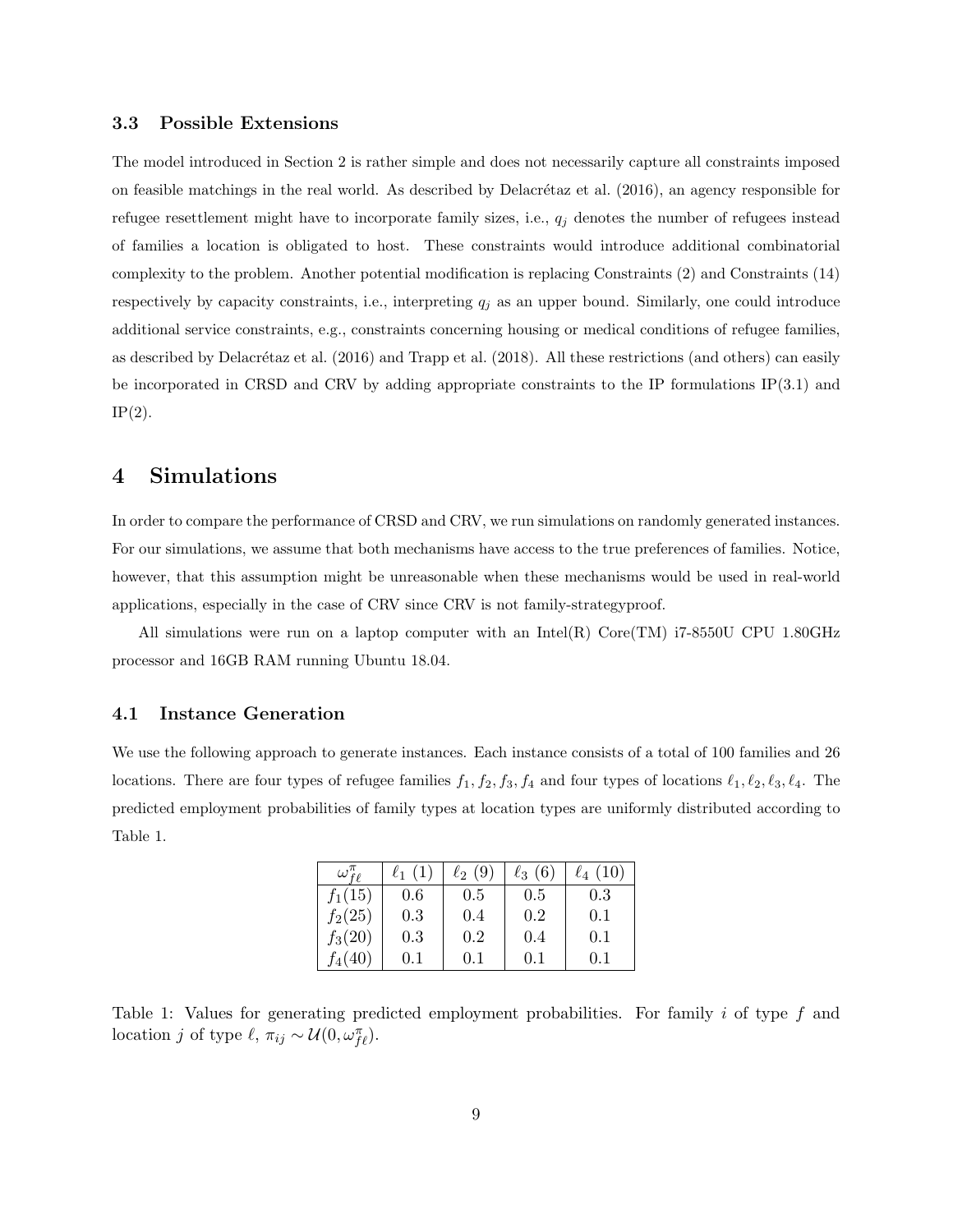The numbers in brackets indicate for each family type (location type) how many families (locations) of that type are present in an instance. Families of type  $f_1$  have high predicted employment probability for each of the four location types except for locations of type  $\ell_4$ . Type  $f_2$  families on the other hand are less likely to be employed in locations of type  $\ell_1$ , even less likely in locations of type  $\ell_3$  and  $\ell_4$ , and have highest probability of employment for locations of types  $\ell_2$ . Type  $f_3$  is similar to  $f_2$ , except that for those families the predicted employment probabilities for type  $\ell_2$  locations and type  $\ell_3$  locations are swapped. Families of type  $f_4$  have a low predicted employment probability at all locations.

<span id="page-9-0"></span>Locations of type  $\ell_1$  ( $\ell_2$  and  $\ell_3$ ) are obligated to host 4 (2) times more families than locations of type  $\ell_4$ . The preference orders of families are derived from randomly generated valuation functions  $(u_i)_{i\in F}$  according to Table [2.](#page-9-0)

| $\omega^u_{f\ell}$ | $\ell_1(1)$ | $\ell_2(9)$ | $\ell_3(6)$ | $\ell_4(10)$ |
|--------------------|-------------|-------------|-------------|--------------|
| $f_1(15)$          | 1.0         | 0.6         | 0.6         | 0.3          |
| $f_2(25)$          | 0.8         | 1.0         | 0.6         | 0.3          |
| $f_3(20)$          | 0.8         | 0.6         | 1.0         | 0.3          |
| $f_4(40)$          | $1.0\,$     | 0.6         | 0.6         | 0.3          |

Table 2: Values for generating preference orders. For family i of type f and location j of type  $\ell$ ,  $u_{ij} \sim \mathcal{U}(0, \omega_{f\ell}^u).$ 

### 4.2 Mechanism Performances

We include Top Trading Cycles (TTC) and Deferred Acceptance (DA) as benchmarks in our simulations. Priorities of locations over families are derived by sorting families according to  $\pi_{ij}$  in decreasing order.

Figure [1](#page-10-0) illustrates the performance of CRSD, CRV, TTC and DA on 20 randomly generated instances.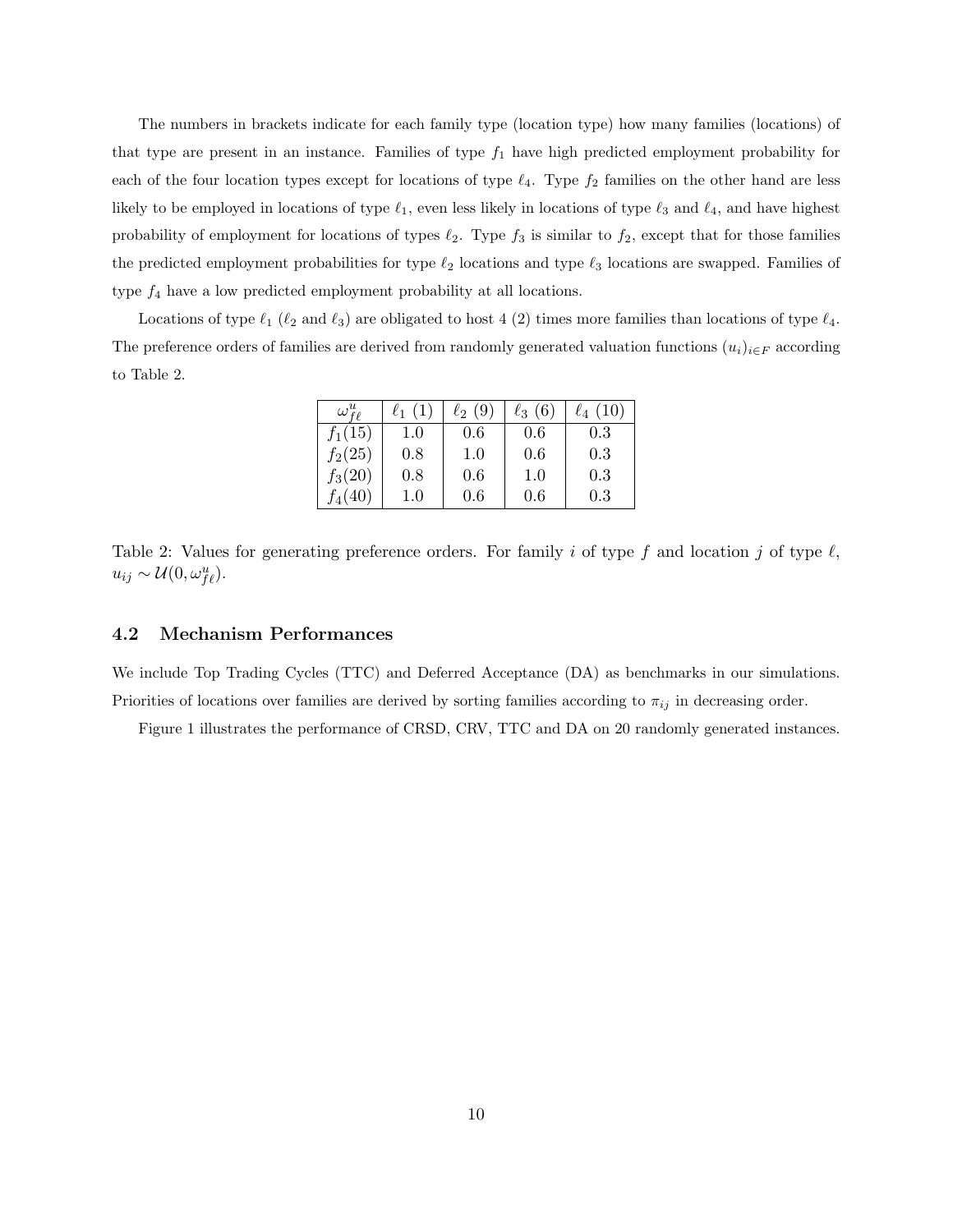<span id="page-10-0"></span>

Figure 1: Performance of CRSD, CRV, TTC and DA in terms of family welfare.

<span id="page-10-1"></span>

Figure 2: Performance of CRSD, CRV, TTC and DA in terms of employment probability.

For CRSD and CRV the average rank  $\rho(\mu)$  strictly decreases (and thus family welfare strictly increases) with  $\alpha$  going to 0. Keep in mind that for  $\alpha = 1$ , both CRSD and CRV produce a government-optimal matching. The average rank of CRV matchings strictly dominates the average rank of CRSD matchings for fixed  $\alpha$ , which is what we would expect. However, CRSD easily outperforms the government-optimal matching, even for values of  $\alpha$  close to 1. In this concrete setting,  $\rho(\mu)$  can be decreased by almost 2 for CRSD and almost 5 for CRV, even if placement officers are only willing to sacrifice 10% of the predicted overall employment rate. Although both TTC and DA achieve high family welfare, remember that these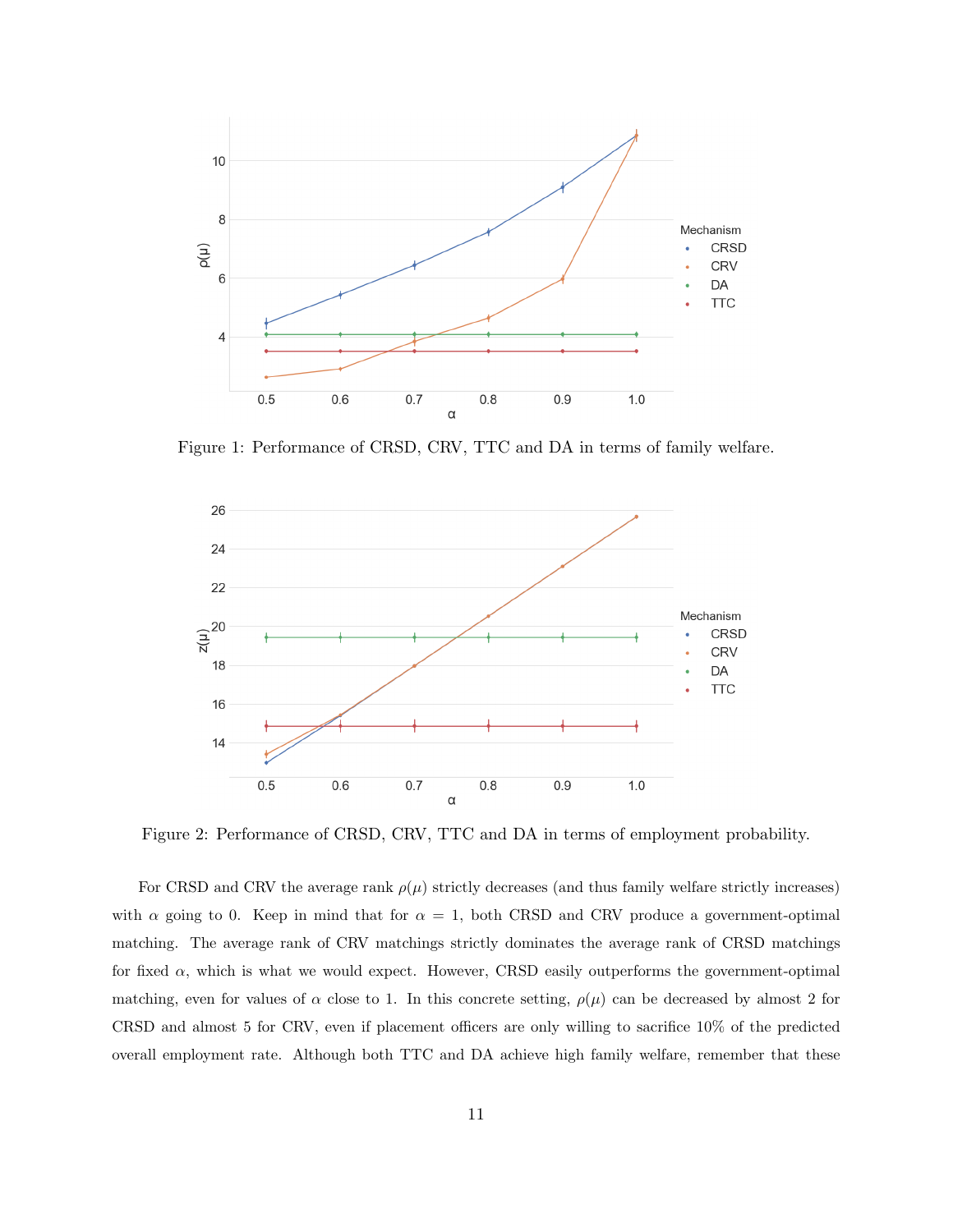<span id="page-11-0"></span>

mechanisms cannot give any guarantees in terms of the government objective, as is shown by Figure [2.](#page-10-1)

Figure 3: Cumulative rank distribution of CRSD.

<span id="page-11-1"></span>

Figure 4: Cumulative rank distribution of CRV.

The cumulative rank distributions of CRSD and CRV provide a more detailed description on how family welfare improves with smaller values of  $\alpha$ . As Figure [3](#page-11-0) and Figure [4](#page-11-1) show, the number of families that are assigned to their first choice can be increased by a factor of roughly 2.4 using CRSD and by a factor of roughly 4.3 using CRV by giving up just 10% of the government-optimal solution value.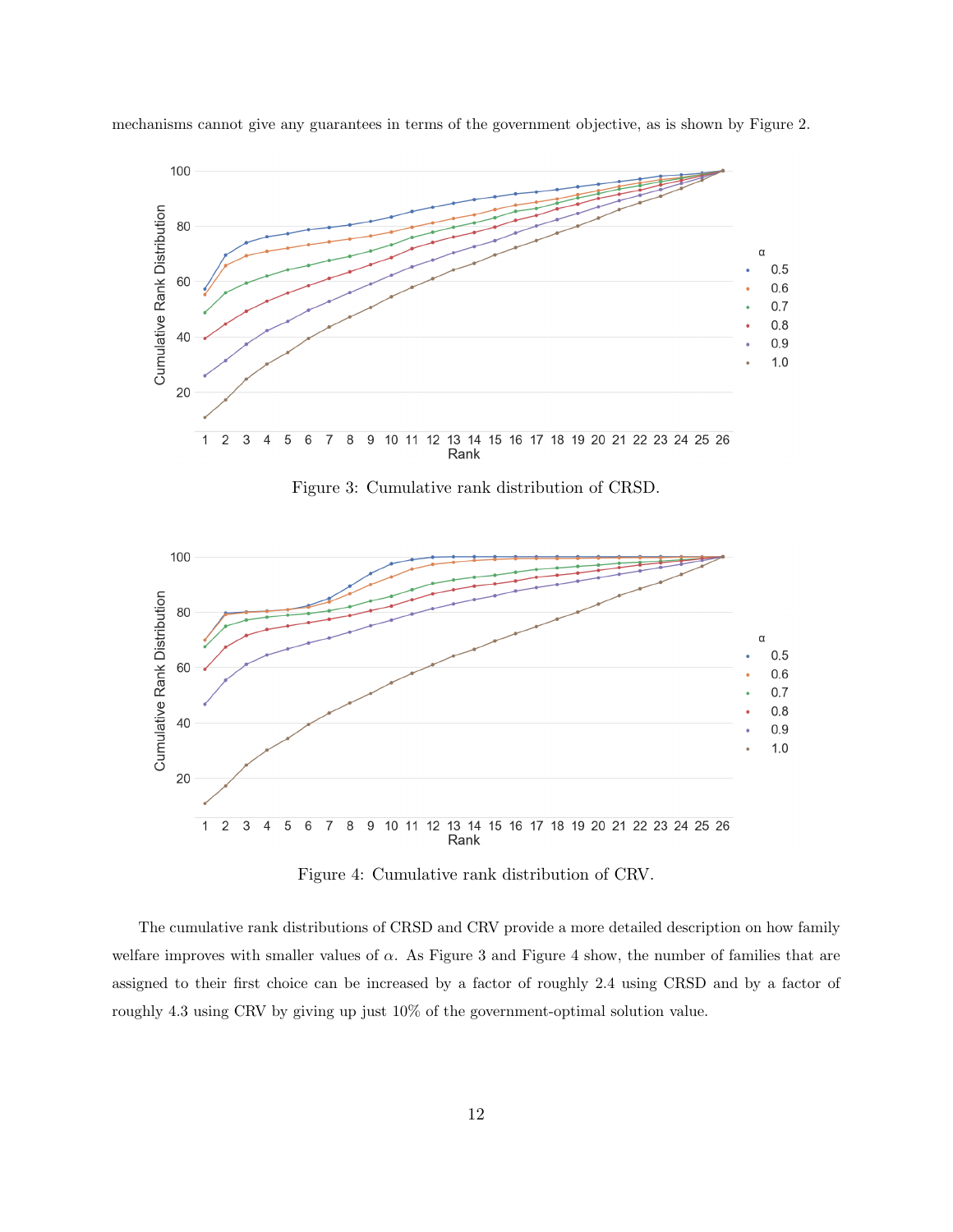# 5 Conclusion

In this paper, we have proposed two mechanisms, CRSD and CRV, capable of considering families' preferences while simultaneously respecting tight lower bounds on the overall predicted employment rate. While CRSD is family-strategyproof, our simulations show that CRV is in general superior in terms of family welfare when families have complete preference orders over locations. In the case of incomplete preference orders, these results are qualitatively the same and even more pronounced (see Section [6.1](#page-13-0) in the appendix for details).

Both mechanisms require refugee families to have previously formed preferences over resettlement locations. Helping families form beliefs over where they are most likely to thrive should have a positive impact on resettlement outcomes. Therefore, future work should explore how families can extend incomplete preference orders. For example, a system which asks refugees to rank properties of cantons could derive preference orders for them (see Delacrétaz et al.  $(2016)$ ). Additionally, both mechanisms should be evaluated on real-world data.

# References

- <span id="page-12-1"></span>Acharya, A., Bansak, K., and Hainmueller, J. (2019). Matching refugees to host country locations based on preferences and outcomes. Working Paper.
- <span id="page-12-0"></span>Bansak, K., Ferwerda, J., Hainmueller, J., Dillon, A., Hangartner, D., Lawrence, D., and Weinstein, J. (2018). Improving refugee integration through data-driven algorithmic assignment. Science, 359(6373):325–329.
- <span id="page-12-2"></span>Delacrétaz, D., Kominers, S. D., and Teytelboym, A. (2016). Refugee resettlement. University of Oxford Department of Economics Working Paper.
- <span id="page-12-7"></span>Featherstone, C. R. (2014). Rank efficiency: Investigating a widespread ordinal welfare criterion. Technical report, Technical report, Working Paper.
- <span id="page-12-3"></span>Jones, W. and Teytelboym, A. (2017a). The local refugee match: Aligning refugees' preferences with the capacities and priorities of localities. Journal of Refugee Studies, 31(2):152–178.
- <span id="page-12-4"></span>Jones, W. and Teytelboym, A. (2017b). Matching systems for refugees. Journal on Migration and Human Security, 5(3):667–681.
- <span id="page-12-6"></span>Kuhn, H. W. (1955). The hungarian method for the assignment problem. Naval research logistics quarterly,  $2(1-2):83-97.$
- <span id="page-12-5"></span>Trapp, A. C., Teytelboym, A., Martinello, A., Andersson, T., Ahani, N., et al. (2018). Placement optimization in refugee resettlement. Technical report.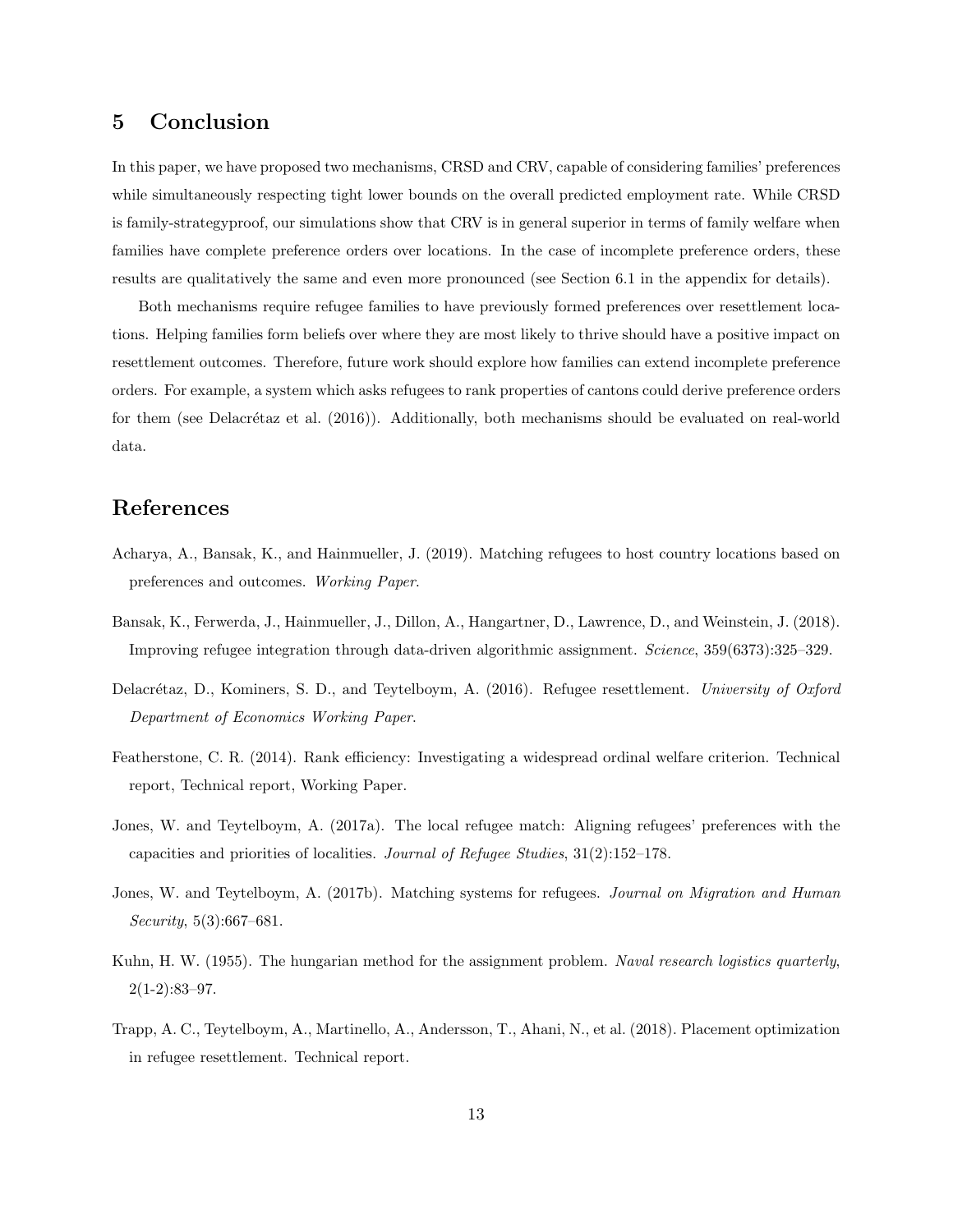# 6 Appendix

### <span id="page-13-0"></span>6.1 Incomplete Preference Orders

We also compare the performance of CRSD and CRV in a setting where families only have incomplete preference orders, which is closer to a real-world setting. Here, we use a slightly different way to measure family welfare. Let  $F^*_{\mu}$  denote the set of families that were matched to one of their ranked locations under  $\mu$ , i.e.,  $F^*_{\mu} = \{i \in F \mid \mu(i) \in L_i\}$ , where  $L_i \subseteq L$  denotes the set of locations ranked by family i. When we compute the average rank  $\rho(\mu)$  of a matching, we only consider families in  $F^*_{\mu}$ . Because  $\rho(\mu)$  then only captures family welfare for families in  $F^*_{\mu}$ , we also look at  $\tau(\mu) = |F \setminus F^*_{\mu}|$ , which is the number of families that were not matched to any location in their preference order.

When families only have incomplete preferences orders, CRSD and CRV have to be slightly modified. When CRSD is run on instances with incomplete preference orders, it can happen that a family remains unmatched after the while loop in Line [6.](#page-3-3) In our simulations, all these unmatched families are simply assigned government-optimally. In the case of CRV, we simply have to exclude a family-location pair  $(i, j)$ from the objective function if  $j$  was not ranked by  $i$ .

A families' preference order is generated just as in the complete preferences setting, but is cut off after position  $\kappa_i$ , where  $\kappa_i$  is sampled from a  $\Gamma(2, 1.5)$ -distribution. Because TTC and DA – at least in their original design – do not necessarily produce feasible matchings when families only have incomplete preferences, they are excluded from our analysis in this setting.



Figure 5:  $\rho(\mu)$  of CRSD and CRV for different values of  $\alpha$ .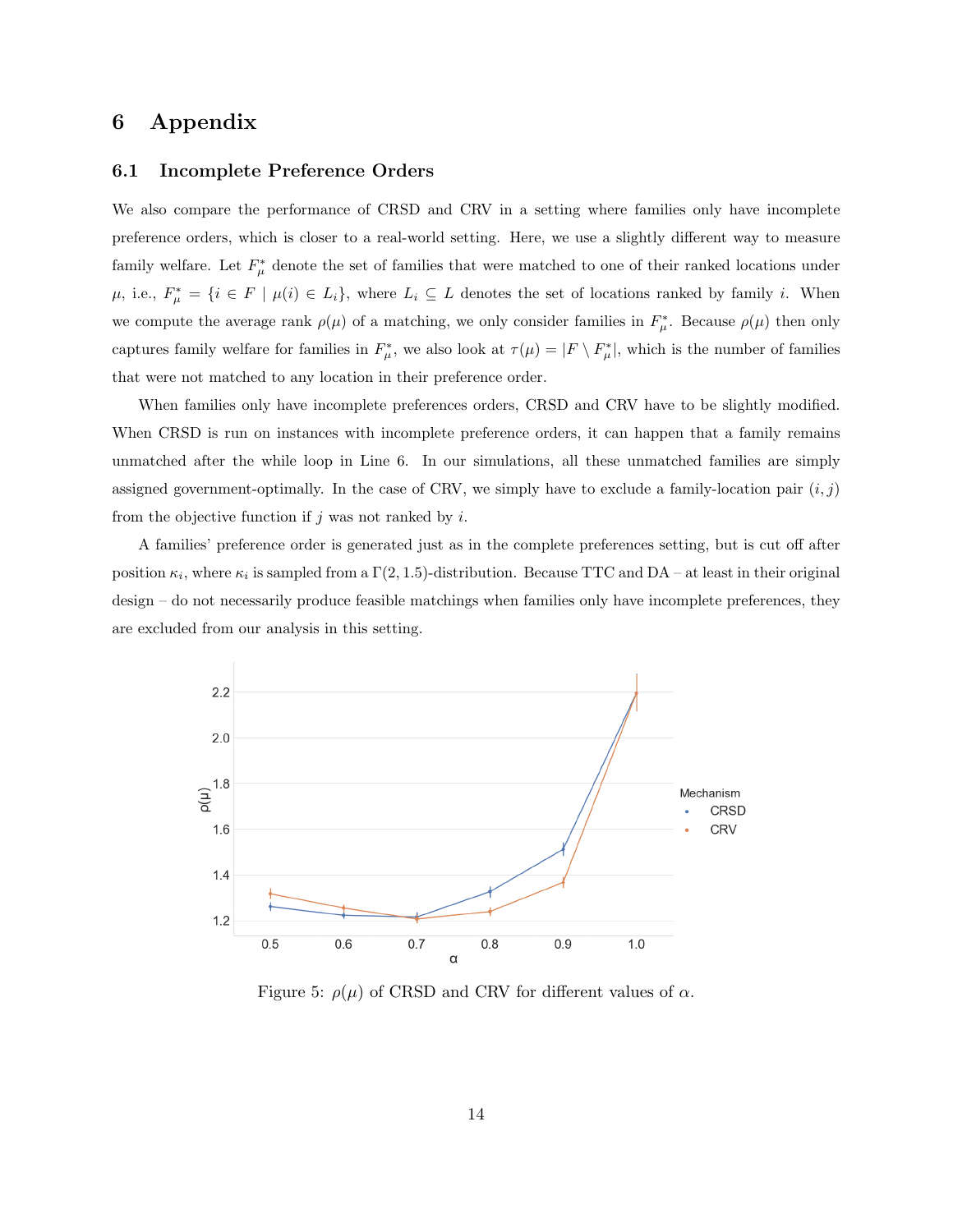

Figure 6:  $\tau(\mu)$  of CRSD and CRV for different values of  $\alpha$ .

Again, we observe that the average rank strictly decreases for values of  $\alpha$  close to 1. Decreasing the value of  $\alpha$  for  $\alpha \in \{0.5, 0.6, 0.7\}$  slightly increases the average rank again, which can be explained by a further reduction of  $\tau(\mu)$ , i.e., the number of families that are not assigned to a location in their preference order continues to go down.



Figure 7: Cumulative rank distribution of CRSD.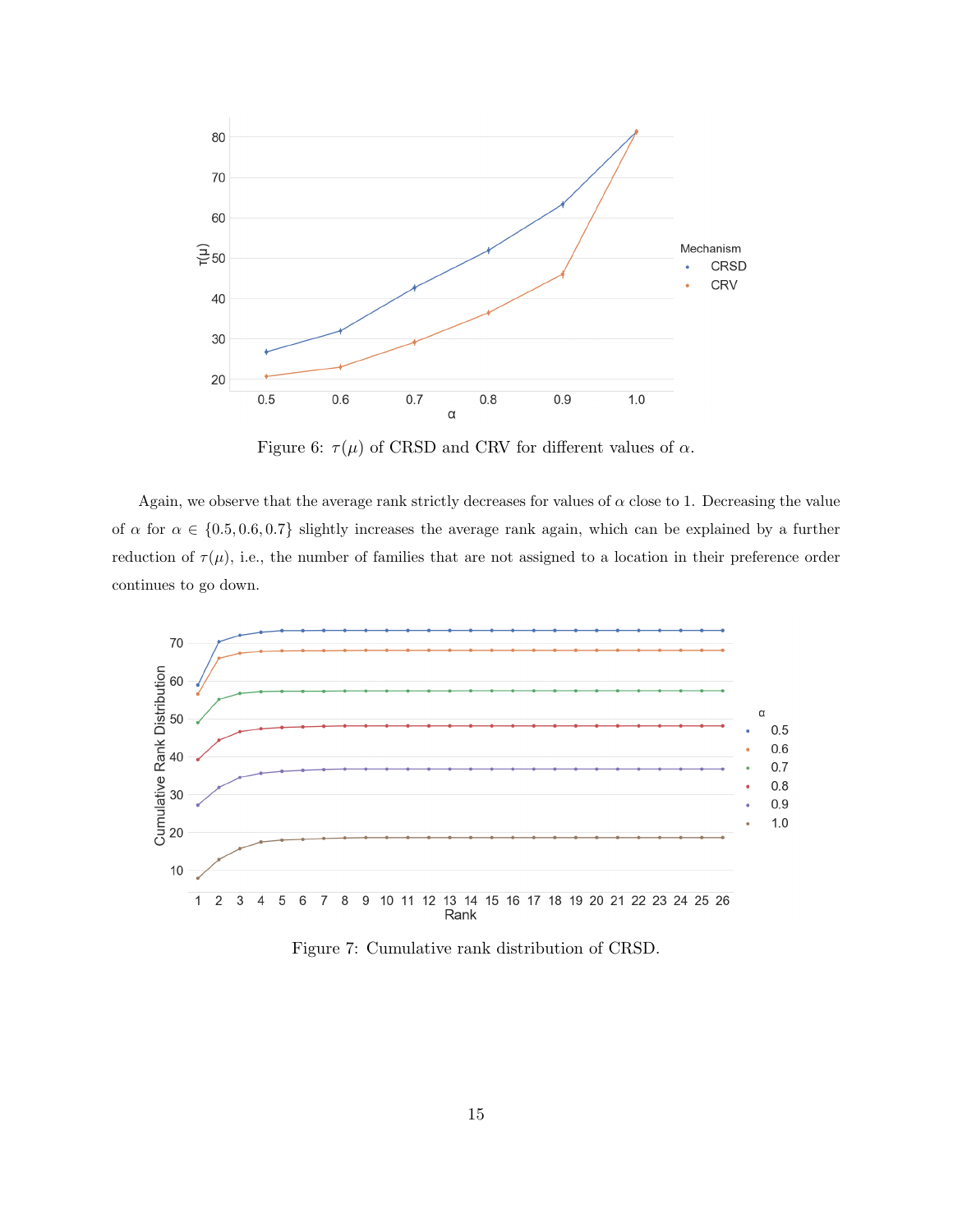

Figure 8: Cumulative rank distribution of CRV.

Choosing  $\alpha = 0.9$  instead of  $\alpha = 1$  increases  $\Delta_1(\mu)$  from an average of 7.9 to 27.2, which corresponds to a factor of roughly 3.4. Unsurprisingly, the effect is even stronger for CRV, where  $\Delta_1(\mu)$  increases to 41.1 (a factor of roughly 5.2). Those numbers continue to grow with smaller values of  $\alpha$ .

### 6.2 Simulations With Negative Correlation between  $\pi$  and u

In Section [4.1,](#page-8-2)  $\pi$  and  $u$  are mostly positively correlated, which is a reasonable assumption considering that families also care about finding a job. However, our simulations suggest that also in the case where  $\pi$  and u are mostly negatively correlated, CRSD and CRV can significantly improve family welfare.

| $\omega_{\texttt{{f}}\texttt{{\it o}}}$ | $\ell_1(1)$ | $\ell_2(9)$ | $\ell_3(6)$ | $\ell_4(10)$ |
|-----------------------------------------|-------------|-------------|-------------|--------------|
| $f_1(15)$                               | 0.3         | 0.5         | 0.5         | 0.6          |
| $f_2(25)$                               | 0.2         | 0.1         | 0.3         | 0.4          |
| $f_3(20)$                               | 0.2         | 0.3         | 0.1         | 0.4          |
| $f_4(40)$                               | 0.2         | 0.2         | $0.2\,$     | 0.2          |

Table 3: Values for generating predicted employment probabilities. For family i of type f and location j of type  $\ell, \pi_{ij} \sim \mathcal{U}(0, \omega_{f\ell}^{\pi}).$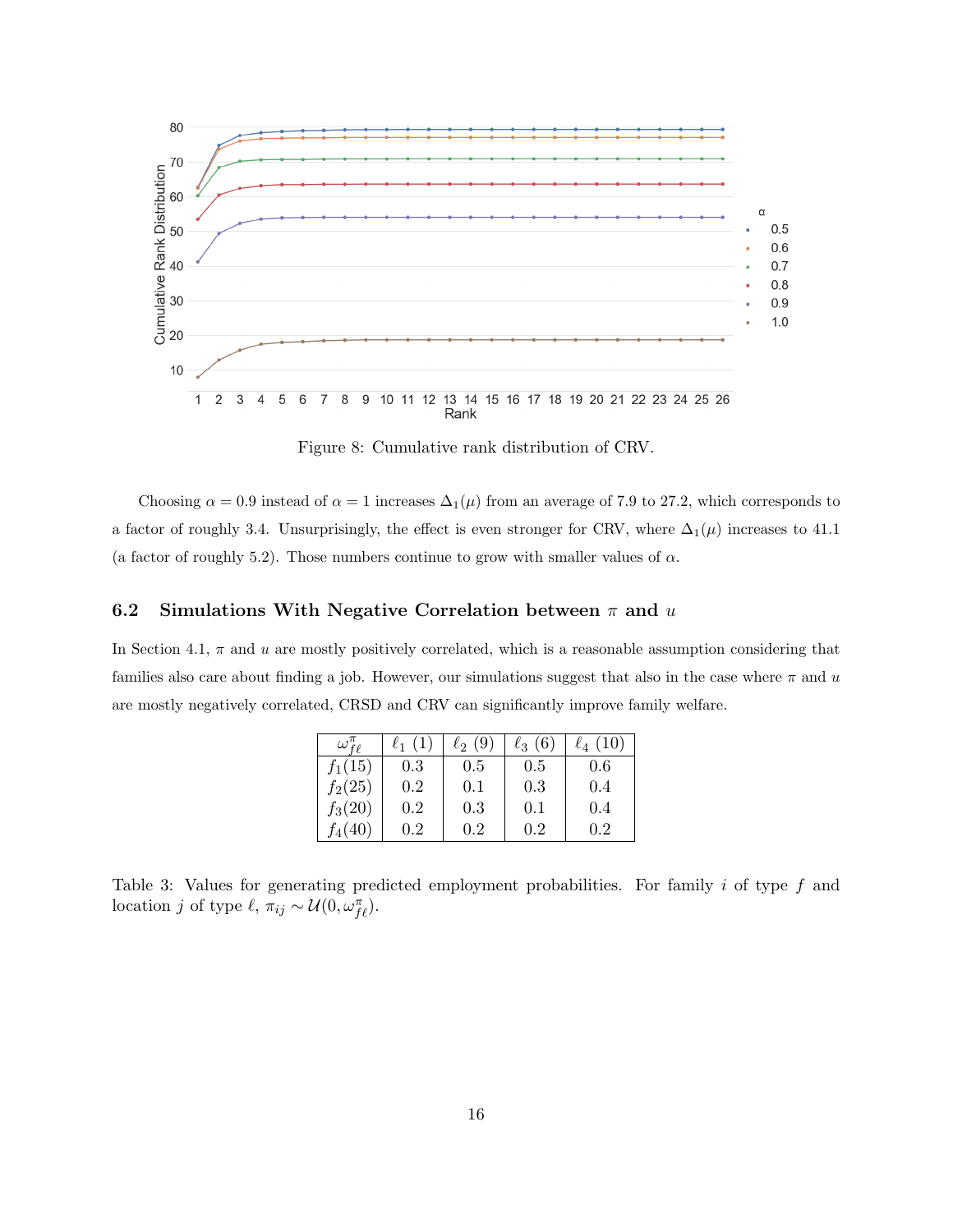| $\omega^u_{\scriptscriptstyle f \rho}$ | $\ell_1(1)$ | $\ell_2(9)$ | $\ell_3(6)$ | $\ell_4(10)$ |
|----------------------------------------|-------------|-------------|-------------|--------------|
| $f_1(15)$                              | 1.0         | 0.6         | 0.6         | 0.3          |
| $f_2(25)$                              | 0.8         | 1.0         | 0.6         | 0.3          |
| $f_3(20)$                              | 0.8         | 0.6         | 1.0         | 0.3          |
| $J_4(40)$                              | $1.0\,$     | 0.6         | 0.6         | 0.3          |

Table 4: Values for generating preference orders. For family i of type f and location j of type  $\ell$ ,  $u_{ij} \sim \mathcal{U}(0, \omega_{f\ell}^u).$ 



Figure 9: Performance of CRSD, CRV, TTC and DA in terms of family welfare.



Figure 10: Performance of CRSD, CRV, TTC and DA in terms of employment probability.